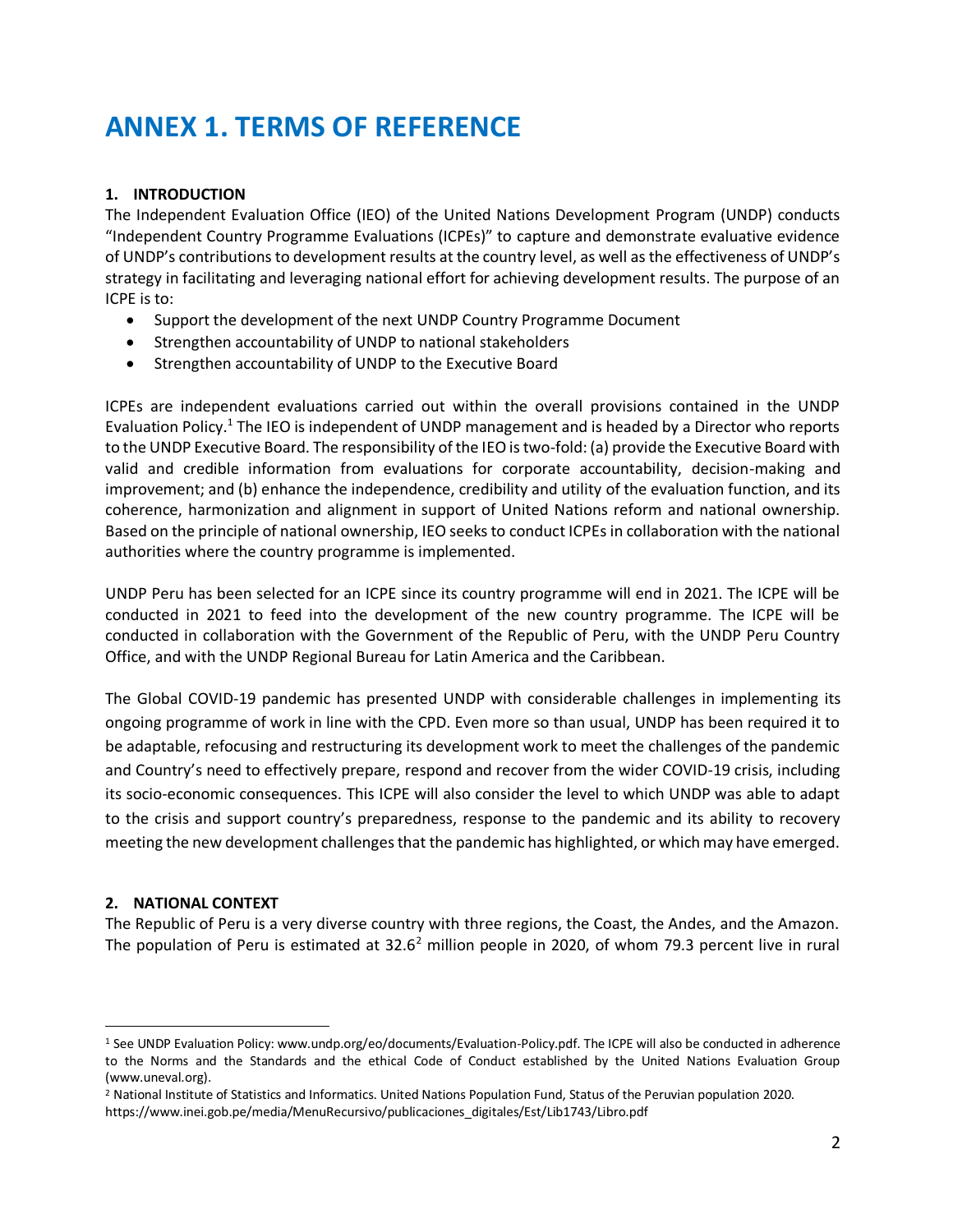areas<sup>3</sup>, and 24 percent define themselves as indigenous<sup>4</sup>. Peru's capital, Lima, is overpopulated with 33 percent of the total population<sup>5</sup>.

*Socioeconomic situation, poverty, and inequality:* The Peruvian economy has undergone structural changes in the last decades. After the 1980s hyperinflation, debt crisis, and fiscal imbalance, in mid-1990, Peru started to recover through a stabilization program implemented by the government<sup>6</sup>. This program and favourable external conditions, such as the improvement of trade terms, led to the country's fiscal consolidation and institutional reform to halt the inflation<sup>7</sup>. Since 2000, Peru experienced economic expansion, public investment, and reduction in poverty and income inequality. In addition, Peru engaged with the Organisation for the Economic Co-operation and Development (OECD) in 2008. Since then, Peru has been implementing the OECD program for admission as a member. However, between 2014 and 2019, Peru's economic growth fell off due to a decrease in the price of copper, Peru's principal export commodity, and the economic slowdown of key partners<sup>8</sup>. As a result, the gross domestic product (GDP) went from growing by 5.8 percent in 2013 to rising by 3.3 percent in 2015<sup>9</sup>. In 2018, the GDP grew 4.0 percent after the economy recovered from El Niño Costero phenomena and the Lava Jato corruption case<sup>10</sup>. This recovery was the result of the growth of domestic demand, private investment, and consumption<sup>11</sup>.

Despite being an upper-middle income country<sup>12</sup> and ranking 79th out of 189 countries in the Human Development Index<sup>13</sup> (above the Latin American average), Peru still suffers from poverty and inequality. In 2019, approximately 20.2 percent of the population lived in poverty and 2.9 percent in extreme poverty<sup>14</sup>. Inequality measured by the Gini coefficient was  $41.5^{15}$ .

*COVID-19 pandemic:* Peru's strict measures to combat the pandemic, such as stay-at-home orders, curfews and border closures, had a severe economic impact on the country. According to the Central Reserve Bank, in the third quarter of 2020, the GDP decreased by -9.4 percent due to the reduction in household consumption (-9.3 percent), the fall in gross fixed investment (-10.2 percent) and the decline of exports of goods and services (-25.6 percent)<sup>16</sup>. Peru's labour market was also hit by the pandemic. The country's unemployment rate increased from 3.6 percent in 2018 to 8.8 percent in the second quarter of 2020, and the informal employment stood at 75.2 percent in the third quarter of 2020<sup>17</sup> against 67.7 before the pandemic. Informal employment which represents more than half of the economically active population could not abide by quarantine measures.

6 IMF. Peru: Staying the Course of Economics Success. https://www.elibrary.imf.org/view/IMF071/22492-

<sup>14</sup> National Institute of Statistics and Informatics. Poverty and social spending. https://www1.inei.gob.pe/estadisticas/indicetematico/living-conditions-and-poverty/

<sup>3</sup> National Institute of Statistics and Informatics. 2017 Census, Peru

<sup>4</sup> UNFPA. https://peru.unfpa.org/en/potential-and-challenges-peru

<sup>5</sup> Ministry of Health. Population Statistics. https://www.minsa.gob.pe/reunis/data/poblacion\_estimada.asp

<sup>9781513599748/22492-9781513599748/</sup>ch02.xml?language=en

<sup>7</sup> Inter-American Development Bank Group. Country Strategy with Peru (2107-2021)

<sup>8</sup> The World Bank Group. County Partnership Strategy 2017-2021

<sup>&</sup>lt;sup>9</sup> Ibid.

<sup>10</sup> Central Reserve Bank of Peru. Annual Report 2018.

<sup>11</sup> Ibid.

<sup>12</sup> The World Bank. Data for Upper middle income. Peru. https://data.worldbank.org/?locations=XT-PE

<sup>13</sup> Human Development Report 2020. Peru. http://hdr.undp.org/sites/all/themes/hdr\_theme/country-notes/PER.pdf

<sup>15</sup> The World Bank. Gini index Peru, 2018, https://data.worldbank.org/indicator/SI.POV.GINI?locations=PE

<sup>16</sup> National Institute of Statistics and Informatics. https://www.inei.gob.pe/media/MenuRecursivo/boletines/informe-tecnicopbi-iii-trim-2020.pdf

<sup>17</sup> National Institute of Statistics and Informatics, August 2020. https://www.inei.gob.pe/media/MenuRecursivo/boletines/03 informe-tecnico-n03\_empleo-nacional-abr-may-jun-2020.pdf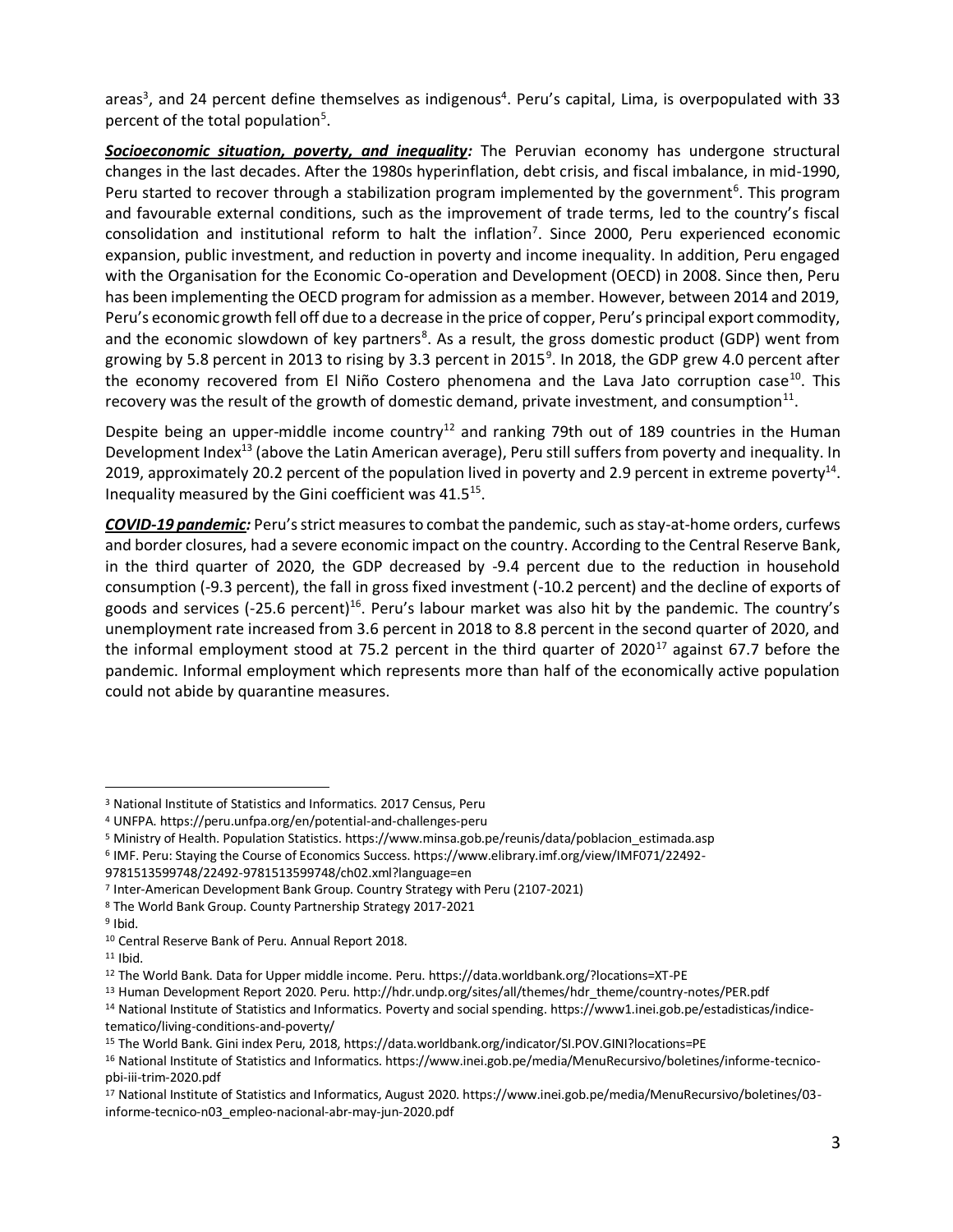The pandemic has exposed the health care crisis in the country. While Latin America and the Caribbean's average expenditure on health was 8.0 percent of its GDP, Peru's expenditure was 5.2 percent<sup>18</sup>. 1,019,475 cases and approximately 37,830 deaths from COVID-19 were reported by the end of 2020<sup>19</sup>.

Gender: The female population in Peru represents 50 percent of the total population<sup>20</sup>. Social classes and ethnic origin in Peru play a key role in determining women's access to resources and their position in society. In addition, misconceptions about gender roles in society and at home pose challenges to achieving gender equality. Peru's gender inequality index was 0.395 in 2019, ranking it 88th out of 162 countries<sup>21</sup>. In the 2020 Global Gender Gap Report, the country ranks 66 out of 153 countries, positioning it at 17 out of 25 countries in the Latin America and the Caribbean region<sup>22</sup>.

In a context of economic and social inequality, female participation in the labour market (59.4 percent) is lower than men (40.6 percent)<sup>23</sup>. According to the National Institute of Statistics, women earn 29.6 percent less than men since women work fewer hours as they take care of their children<sup>24</sup>. Women are vulnerable to poverty. Five out of ten women are in poverty in Peru<sup>25</sup>. Regarding their occupations, 58.4 percent of poor women participate in the labor market, and 25.3 percent are dedicated to the household<sup>26</sup>.

Gender-based violence is a serious problem in Peru. In 2018-2019, 38.3 percent of women between 15 and 49 years old suffered some type of violence<sup>27</sup>, and in 2018, 150 women were victims of femicide, which represents an increase of 4 percent compared to 2015<sup>28</sup>. In light of the COVID-19 quarantine, which caused a massive increase in gender-based violence due to women being enclosed with their aggressors, the Ministry of Women and Vulnerable Populations, through the National Program 'Aurora' for the prevention and eradication of violence against women and family members, has been providing care to women, children, and adolescents victims of violence<sup>29</sup>. With regard to the Political Empowerment subindex<sup>30</sup>, Peru ranks 31 out of 153 countries, with 26.2 percent of seats held by women in the National Assembly in 2020<sup>31</sup>, which is below the average of 32.9 percent of women in parliaments in Latin America and the Caribbean<sup>32</sup>.

*Government and justice system:* The Republic of Peru has had a highly unstable political history including human rights violations and corruption. From 1980 to 1990, democracy was challenged by the debt crisis and the internal armed conflict caused by a revolutionary communist party and terrorist organization, the Shining Path. The death toll from political violence in Peru between 1980 and 2000 is estimated to be more

<sup>18</sup> Current health expenditure (% of GDP). 2018. https://data.worldbank.org/indicator/SH.XPD.CHEX.GD.ZS?locations=ZJ-PE <sup>19</sup> Ministry of Health of Peru, Situational Room. COVID-19 Peru, 4, December 2020.

https://covid19.minsa.gob.pe/sala\_situacional.asp

<sup>20</sup> National Institute of Statistics and Informatics. United Nations Population Fund, Status of the Peruvian population 2020. https://www.inei.gob.pe/media/MenuRecursivo/publicaciones\_digitales/Est/Lib1743/Libro.pdf

<sup>21</sup> UNDP. Human Development Report, Gender Inequality Index, 2019.

<sup>22</sup> World Economic Forum, Global Gender Gap Report 2020. http://www3.weforum.org/docs/WEF\_GGGR\_2020.pdf

<sup>23</sup> National Institute of Statistics and Informatics, August 2020. https://www.inei.gob.pe/media/MenuRecursivo/boletines/03 informe-tecnico-n03\_empleo-nacional-abr-may-jun-2020.pdf

<sup>&</sup>lt;sup>24</sup> National Institute of Statistics and Informatics. Peru Gender Gaps 2019, Progress towards equality between women and men, 2019.

<sup>25</sup> National Institute of Statistics and Informatics. https://www.inei.gob.pe/prensa/noticias/pobreza-monetaria-alcanzo-al-202 de-la-poblacion-en-el-ano-2019-12196/

<sup>26</sup> Ibid.

<sup>27</sup> National Institute of Statistics and Informatics. Presentation June 2020. Discussion "The state of health: a view from ENDES 2019".

<sup>28</sup>National Institute of Statistics and Informatics. Femicide.

https://www.inei.gob.pe/media/MenuRecursivo/publicaciones\_digitales/Est/Lib1659/cap02.pdf

<sup>&</sup>lt;sup>29</sup> Ministry of Women and Vulnerable Populations. https://www.mimp.gob.pe/contigo/contenidos/pncontigo-notaprensa.php?codigo=930

<sup>30</sup> World Economic Forum. Global Gender Gap Report 2020. http://www3.weforum.org/docs/WEF\_GGGR\_2020.pdf

<sup>31</sup> ECLAC Peru. Gender Equality Observatory for Latin America and the Caribbean, 2020. https://oig.cepal.org/en/countries/peru

<sup>32</sup> The World Bank Data, proportion of seats held by women in national parliaments.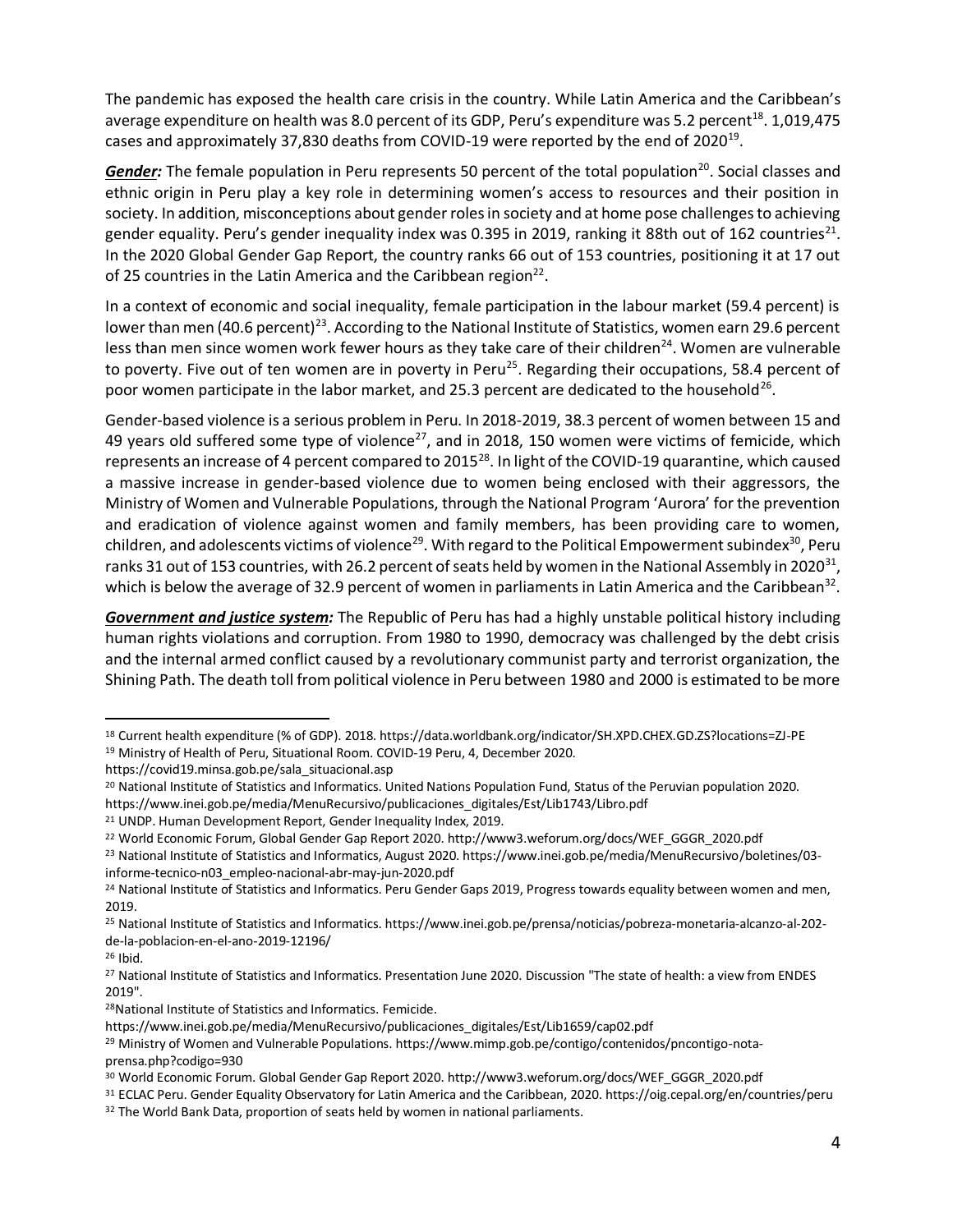than 60,000 people<sup>33</sup>. The political crisis culminated in the election of an outsider, Alberto Fujimori, in 1990, and then his self-coup in 1992<sup>34</sup>. Under Fujimori's government, the constitution was suspended, the congress was closed, and the leader of the Shining Path was capture leading to political peace reinstatement. In 1995, Fujimori was re-elected for a second term, and in 2000 for a third term. However, the discovery of a network of corruption forced Fujimori to resign.

After a transitional government and 2001 elections, the governments within the 2001-2018 period restored some degree of democracy and economic development. However, due to their implications in corruption cases, such as the Lava Jato, and human rights crimes, the four appointed presidents (2001- 2018) have either been sent to jail or are fugitives from justice<sup>35</sup>. President Martin Vizcarra's government, which started in May 2018, attempted to reform the political and justice system, however he faced extreme opposition from Congress which exacerbated the governance crisis. Due to corruption allegations, according to Transparency International's 2019 Corruption Perceptions Index, Peru was 36/100, seven points lower than the global average of  $42^{36}$ , and the severe economic impact of the management of the pandemic, Peru's congress impeached the president. The president of the congress replaced president Vizcarra for less than a week since politicians forced the interim president's resignation after nationwide protests. On November 2020, Peru's congress appointed Francisco Sagasti as interim president. General elections will be held on April 11, 2021.

*Venezuela human right crisis:* By the end of 2020, it has been calculated that Peru is hosting approximately 1.1 million Venezuelans, including approximately 490,000 asylum-seekers<sup>37</sup>, the highest in the region. In an effort to regularize the Venezuelans immigration status, in 2017, the government established a temporary residency permit for Venezuelans who legally entered Peru<sup>38</sup>. However, with the growth of arrivals, the Peruvian government has adopted measures to restrict the entry of Venezuelans into the country. Socio-economic integration remains a challenge.

**Environment and natural resources**: Peru is the fourth largest rainforest country in the world<sup>39</sup>. Approximately 60 percent of the Peruvian territory is covered by the Amazon rainforest, which is one of the most biodiverse areas of the world. Peru holds more than 20,375 species of flora, 2145 species of fish  $(1^{st}$  in the world), 1847 birds  $(3^{rd}$  in the world), and more than 4500 species of potato<sup>40</sup>. However, unsustainable development practices threaten already fragile ecosystems, including natural and social capital. The Ministry of Environment is currently developing the National Adaption Plan (NAP) to reduce the risks of climate change. Deforestation, land use change, and habitat loss threat Peru's biodiversity and ecosystem. Migratory agriculture is the main driver of deforestation. In 2019, the Ministry of Environment through the 'Forests Program' has been able to decrease the deforestation level in the Amazonian region by 4.1 percent compared to  $2018^{41}$ .

As a signatory of the United Nations Framework Convention on Climate Change (UNFCCC), Peru reported on national greenhouse gases inventories, and national programs with mitigation and adaptation actions against climate change. In the Climate Ambition Summit 2020, the President of Peru reaffirmed the

<sup>33</sup> Peru's Cleavages, Conflict, and Precarious Democracy. Oxford University Press, July 2019.

https://oxfordre.com/politics/view/10.1093/acrefore/9780190228637.001.0001/acrefore-9780190228637-e-1706 <sup>34</sup> Ibid.

<sup>35</sup> Human Rights Watch. Peru Events of 2018. https://www.hrw.org/world-report/2019/country-chapters/peru

<sup>36</sup> Transparency International, 2019. https://www.transparency.org/en/countries/peru

<sup>37</sup> UNHCR. Global Focus, Peru. https://reporting.unhcr.org/peru

<sup>38</sup> Ibid.

<sup>39</sup>Yale School of Environment, Global Forest Atlas. https://globalforestatlas.yale.edu/amazon/forest-governance/peru

<sup>40</sup> The United Nations Development Programme, The Biodiversity Finance Initiative. https://www.biodiversityfinance.net/peru

<sup>41</sup> http://www.bosques.gob.pe/notasdeprensa/deforestacion-se-reduce-en-diez-regiones-con-bosques-amazonicos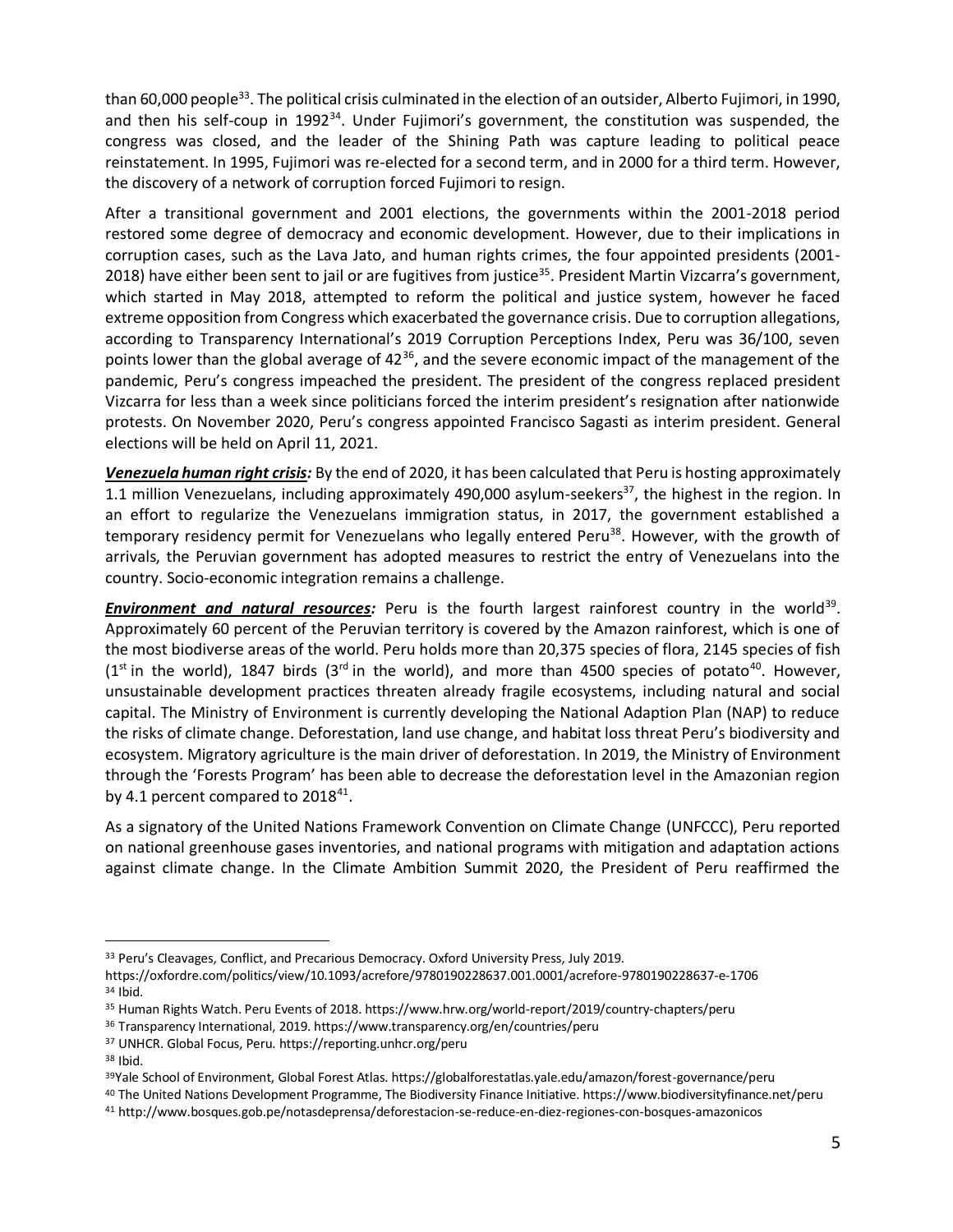country's commitment to the Paris Agreement and pledged to decrease carbon emissions to 30- 40 percent by 2050, with the objective that the Peru becomes a carbon neutral country by 2050<sup>42</sup>.

Peru is also vulnerable to natural disasters, including earthquakes, volcanoes, and landslides, and climatological events due to its location. In 2017, El Niño Costero flooding affected over 1.5 million people, caused 162 deaths, and damaged hundreds of thousands of homes<sup>43</sup>.

## **3. UNDP PROGRAMME STRATEGY IN PERU**

UNDP's cooperation with Peru began in 1961 with the signature of the Model Basic Assistance Agreement, which constitutes the legal basis for the relationship between the Government and UNDP. The work carried out by UNDP in the country during the period of review of this evaluation is guided by two documents:

- The United Nations Development Assistance Framework (UNDAF) for the period 2017-2021, which was developed by the UN country team in Peru composed of 24 agencies, in coordination with the Ministry of Foreign Affairs;
- The Country Programme Document (CPD) for 2017-2021, which was developed in accordance to the priority areas identified in the UNDAF and addresses four outcomes of UNDP's corporate strategic plan 2018-2021. All outcomes in the CPD are aligned with the National Strategic Development Plan and sectoral plans, as well as with the 2030 Agenda for Sustainable Development.

The UNDP country programme document for Peru was designed to contribute to the following programme priorities:

- 1. inclusive and sustainable growth and development;
- 2. social protection and quality basic services;
- 3. institutions and transparency; and
- 4. citizenship and peace.

The principal focus of the CPD is to contribute to the sustained eradication of extreme poverty and significant reduction of inequality by addressing overarching development challenges that are linked to national priorities of OECD accession. UNDP's CPD was developed to contribute to Sustainable Development Goals (SDGs): 1,5,8,9,10,11,13,14,15,16,17. Estimated resources for the four-years CPD amounted to US\$ 250.0 million, as presented in table 1.

<sup>42</sup> Ministry of Environment. https://www.gob.pe/institucion/minam/noticias/320326-peru-incrementa-su-ambicion-climaticapara-reducir-en-40-sus-emisiones-de-carbono-hacia-el-ano-2030

<sup>43</sup> https://reliefweb.int/report/peru/learning-el-ni-o-costero-2017-opportunities-building-resilience-peru-october-2017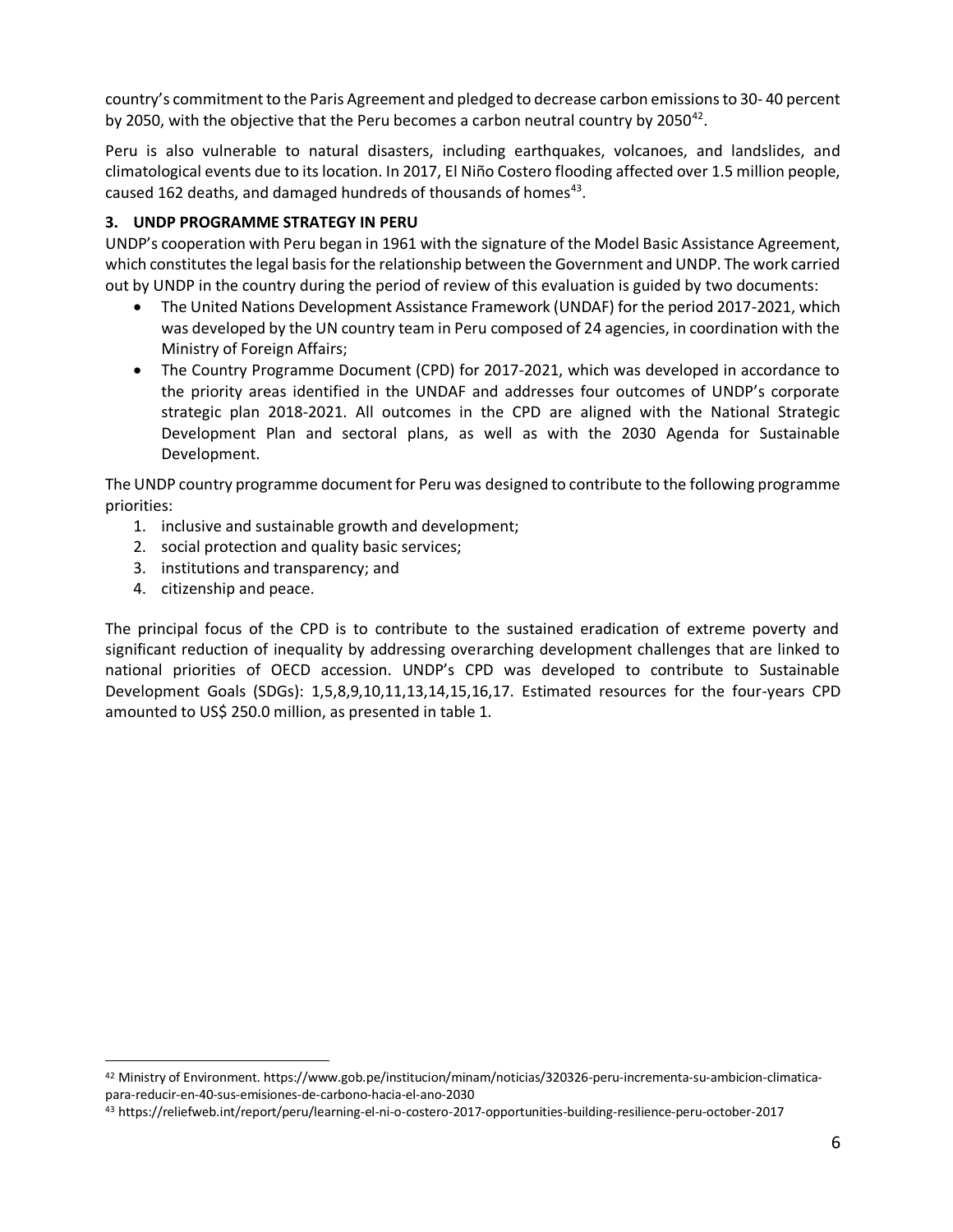**Table 1: UNDAF<sup>44</sup> outcomes to which the CPD planned to contribute in the period 2017-2021**<sup>45</sup>

| <b>UNDAF</b><br>outcome                                                                                                                                                                                                                                                                                                                       | <b>UNDP Country Programme outputs</b>                                                                                                                                                                                                                                                                                                                                                                                                                                                                                                                                         | Indicative resources (\$)46 |              | <b>Expenditures</b>                 |
|-----------------------------------------------------------------------------------------------------------------------------------------------------------------------------------------------------------------------------------------------------------------------------------------------------------------------------------------------|-------------------------------------------------------------------------------------------------------------------------------------------------------------------------------------------------------------------------------------------------------------------------------------------------------------------------------------------------------------------------------------------------------------------------------------------------------------------------------------------------------------------------------------------------------------------------------|-----------------------------|--------------|-------------------------------------|
|                                                                                                                                                                                                                                                                                                                                               |                                                                                                                                                                                                                                                                                                                                                                                                                                                                                                                                                                               | Regular                     | <b>Other</b> | as of 6<br><b>January</b><br>202147 |
| 11, 13-16.                                                                                                                                                                                                                                                                                                                                    | National priority: 2021 Peru Bicentennial Plan. Competitive economy with high employment and productivity;<br>Sustainable use of natural resources; Balanced regional development and adequate infrastructure. SDGs: 1, 5, 8, 9,                                                                                                                                                                                                                                                                                                                                              |                             |              |                                     |
| <b>UNDAF</b><br><b>Outcome 1:</b><br>By 2021, people<br>living in poverty<br>and<br>vulnerability<br>improve access<br>to decent<br>livelihoods and<br>productive<br>employment by<br>means of<br>sustainable<br>development<br>that<br>strengthens<br>social and<br>natural capital,<br>integrating an<br>adequate<br>management of<br>risk. | Output 1.1. National and subnational capacities<br>strengthened to implement policies, plans or<br>other instruments of sustainable and inclusive<br>development.<br>Output 1.2. National and subnational capacities<br>strengthened for sustainable management of<br>natural resources, ecosystem services,<br>mitigation and adaptation to climate change.<br>Output 1.3. National / subnational systems and<br>institutions enabled to achieve structural<br>transformation of productive capacities that are<br>sustainable and employment- and livelihood-<br>intensive. | \$458,500                   | \$99,541,500 | \$50,897,353                        |
| National priority: 2021 Peru Bicentennial Plan. Equal opportunities and access to services. SDGs: 1, 5, 10, 11,16.                                                                                                                                                                                                                            |                                                                                                                                                                                                                                                                                                                                                                                                                                                                                                                                                                               |                             |              |                                     |
| <b>UNDAF</b><br><b>Outcome 2:</b><br>By 2021, people<br>living in poverty<br>and<br>vulnerability<br>improve their<br>access to<br>quality,                                                                                                                                                                                                   | Output 2.1. National and subnational capacities<br>enhanced for social protection and access to<br>basic services for people living in poverty.<br>Output 2.2. Access to justice and citizen security<br>improved for people living in conditions of<br>poverty vulnerability and discrimination.                                                                                                                                                                                                                                                                             | \$458,500                   | \$49,541,500 | \$36,205,709                        |

<sup>44</sup> UNDAF for Peru 2017-2021[. https://peru.un.org/48770-marco-de-cooperacion-de-las-naciones-unidas-para-el-desarrollo-en](https://peru.un.org/48770-marco-de-cooperacion-de-las-naciones-unidas-para-el-desarrollo-en-el-peru-2017-2021)[el-peru-2017-2021](https://peru.un.org/48770-marco-de-cooperacion-de-las-naciones-unidas-para-el-desarrollo-en-el-peru-2017-2021)

<sup>45</sup> Source: UNDP CPD for Peru (2017-2021)

<sup>46</sup> Indicative resources from the CPD 2017-2021 results and resources framework

<sup>47</sup> Source of Expenditures: UNDP data extracted from Atlas / PowerBi as of 6 January 2021. The allocation of projects by outcomes will be validated by the CO. The revised expenditure figures will be presented in the evaluation report.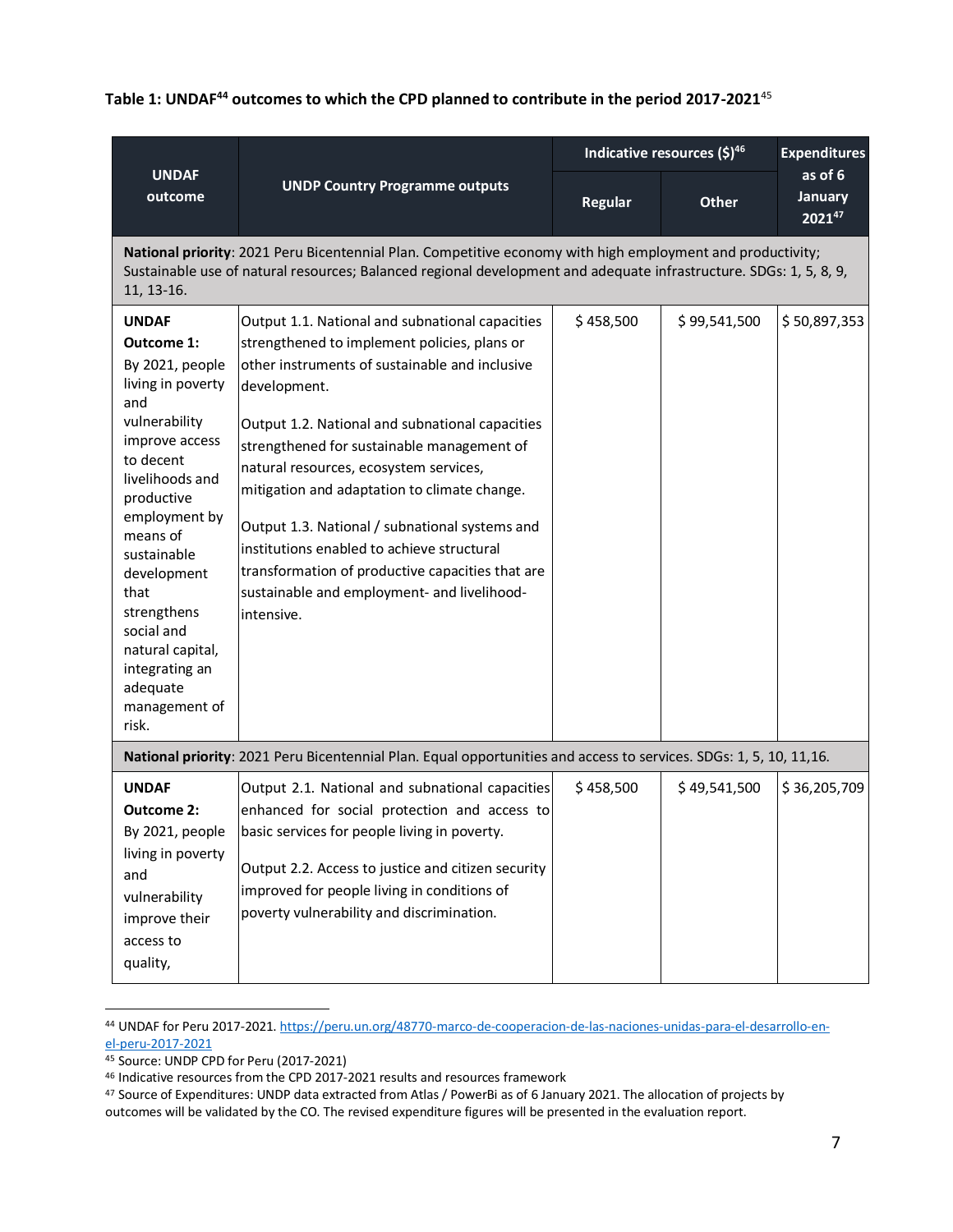|                                                                                                                                                                                                                                                                       |                                                                                                                                                                                                                                                                                                                                                                               | Indicative resources $(5)^{46}$ |                                     | <b>Expenditures</b> |
|-----------------------------------------------------------------------------------------------------------------------------------------------------------------------------------------------------------------------------------------------------------------------|-------------------------------------------------------------------------------------------------------------------------------------------------------------------------------------------------------------------------------------------------------------------------------------------------------------------------------------------------------------------------------|---------------------------------|-------------------------------------|---------------------|
| <b>UNDAF</b><br><b>UNDP Country Programme outputs</b><br>outcome                                                                                                                                                                                                      | <b>Regular</b>                                                                                                                                                                                                                                                                                                                                                                | <b>Other</b>                    | as of 6<br><b>January</b><br>202147 |                     |
| universal basic<br>services and to<br>an inclusive<br>system of social<br>protection that<br>allows them to<br>exercise their<br>rights and to<br>have fair access<br>to development<br>opportunities.                                                                |                                                                                                                                                                                                                                                                                                                                                                               |                                 |                                     |                     |
| National priority: 2021 Peru Bicentennial Plan. Efficient and decentralized government at the service of citizens and<br>development.<br>SDGs: 1, 10, 16, 17.                                                                                                         |                                                                                                                                                                                                                                                                                                                                                                               |                                 |                                     |                     |
| <b>UNDAF</b><br>Outcome 3:<br>By 2021, public<br>management is<br>more efficient,<br>effective,<br>transparent and<br>equitable, thus<br>increasing the<br>confidence of<br>the people in<br>institutions.                                                            | Output 3.1. National and subnational capacities<br>in public management strengthened to increase<br>efficiency and effectiveness and comply with<br>international commitments.<br>Output 3.2. Strengthened transparency access<br>to information and accountability.<br>Output 3.3. National and subnational capacities<br>strengthened for implementation of 2030<br>Agenda. | \$458,500                       | \$49,541,500                        | \$34,505,910        |
| National priority: 2021 Peru Bicentennial Plan. Full observance of fundamental rights and dignity of persons; Equal<br>opportunities and access to services; Efficient and decentralized government at the service of citizens and<br>development.<br><b>SDGs: 16</b> |                                                                                                                                                                                                                                                                                                                                                                               |                                 |                                     |                     |
| <b>UNDAF</b><br><b>Outcome 4:</b><br>By 2021, people<br>living in poverty<br>and<br>vulnerability<br>improve their<br>exercise of<br>freedoms and<br>rights in a                                                                                                      | Output 4.1. Government capacities improved to<br>address international human rights obligations<br>especially those related to people living in<br>conditions of vulnerability and discrimination.<br>Output 4.2. Enhanced participation mechanisms<br>promoting dialogue and social peace and greater<br>social representation.                                              | \$458,500                       | \$49,541,500                        | \$10,628,974        |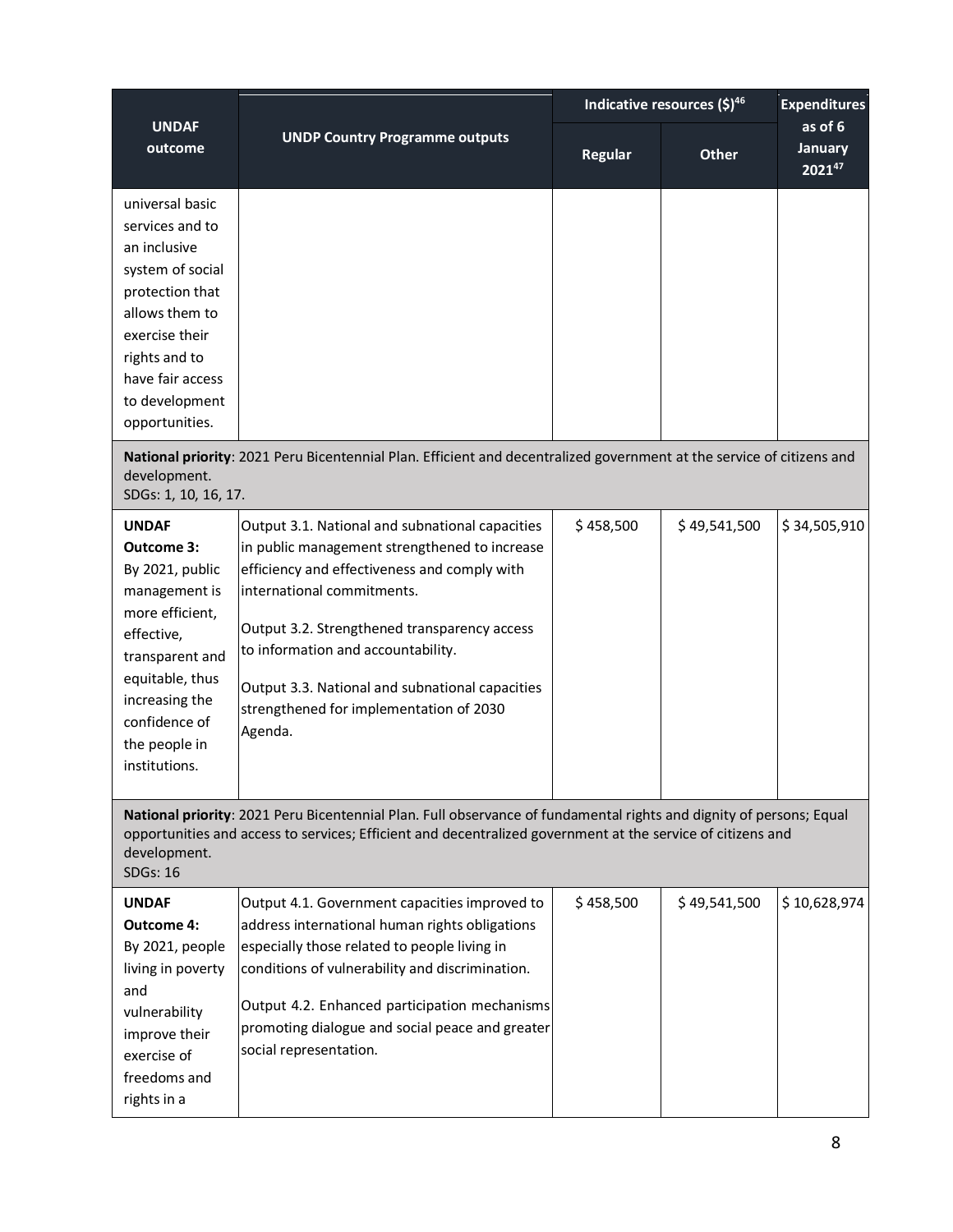| <b>UNDAF</b><br>outcome                  | <b>UNDP Country Programme outputs</b> | Indicative resources (\$)46 |               | <b>Expenditures</b>                      |
|------------------------------------------|---------------------------------------|-----------------------------|---------------|------------------------------------------|
|                                          |                                       | <b>Regular</b>              | <b>Other</b>  | as of 6<br><b>January</b><br>$2021^{47}$ |
| framework of<br>peace and<br>lawfulness. |                                       |                             |               |                                          |
| <b>Subtotal</b>                          |                                       | \$1,834,000                 | \$248,166,000 | \$132,237,946                            |
| <b>Country Programme Total</b>           |                                       | \$250,000,000               |               | \$132,237,946                            |

#### **4. SCOPE OF THE EVALUATION**

ICPEs are usually conducted in the penultimate year of the ongoing UNDP country programme to contribute to the process of developing the new country programme<sup>48</sup>. Thus, the ICPE will focus on the current programme cycle (2017-2021), covering the period of 2017-2021, to provide forward-looking recommendations as input to UNDP Peru's formulation of its next country programme.

ICPEs focus on the formal UNDP country programmes approved by the Executive Board. The country programmes are defined – depending on the programme cycle and the country – in the Country Programme Document (CPD). The scope of the ICPE includes the entirety of UNDP's development programmes in the country, including those projects running from the previous cycle into the current one. The interventions under review are funded by all sources, including those from UNDP's regular resources, donors, and the Government. The efforts supported by UNDP's regional and global programmes will also be included. It is important to note that a UNDP county office may be involved in several activities that may not be included in a specific project. Some of these 'non-project' activities may be crucial for the political and social agenda of a country.

## **5. METHODOLOGY**

The evaluation methodology will adhere to the United Nations Evaluation Group (UNEG) Norms & Standards.<sup>49</sup> The ICPE will address the following key evaluation questions.<sup>50</sup> These questions will also guide the presentation of the evaluation findings in the report.

- 1. What did the UNDP country programme intend to achieve during the period under review?
- 2. To what extent has the programme achieved (or is likely to achieve) its intended objectives?
- 3. To what extent has UNDP been able to adapt to the COVID-19 pandemic and support country's preparedness, response and recovery process?
- 4. What factors contributed to or hindered UNDP's performance and eventually, the sustainability of results?

<sup>48</sup> ICPE Peru is an exception and will start on the last year of implementation of the CPD.

<sup>49</sup> <http://www.uneval.org/document/detail/1914>

<sup>&</sup>lt;sup>50</sup> The ICPEs have adopted a streamlined methodology, which differs from the previous ADRs that were structured according to the four standard OECD DAC criteria.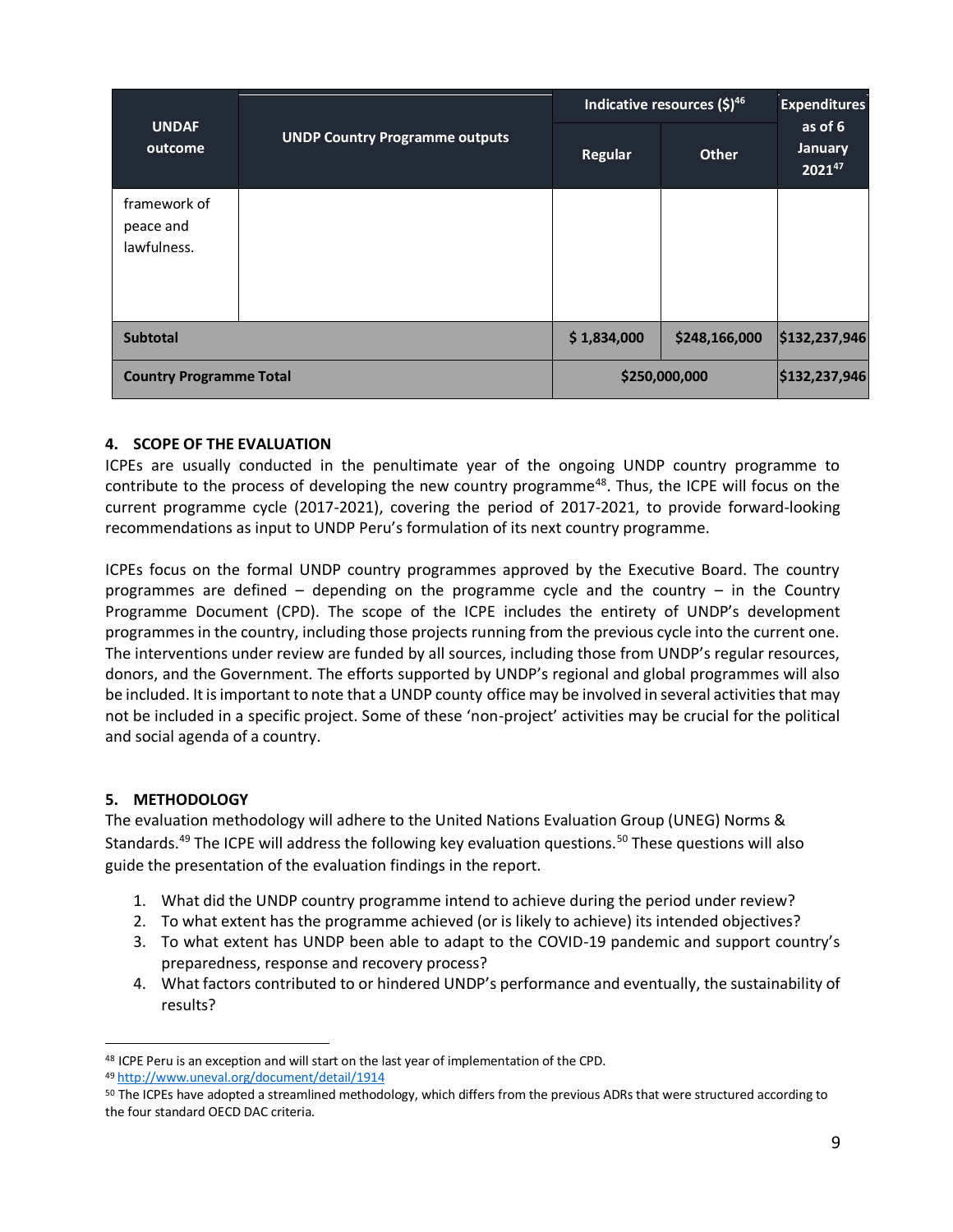The ICPE is conducted at the outcome level. To address question 1, a Theory of Change (ToC) approach will be used in consultation with stakeholders, as appropriate. Discussions of the ToC will focus on mapping the assumptions behind the programme's desired change(s) and the causal linkages between the intervention(s) and the intended country programme outcomes. As part of this analysis, the CPD's progression over the review period will also be examined. In assessing the CPD's evolution, UNDP's capacity to adapt to the changing context and respond to national development needs and priorities will also be looked at.

The effectiveness of UNDP's country programme will be analysed under evaluation question 2. This will include an assessment of the achieved outputs and the extent to which these outputs have contributed to the intended CPD outcomes. In this process, both positive and negative, direct and indirect unintended outcomes will also be identified.

UNDP support to country's preparedness, response and recovery process to the COVID-19 pandemic will be addressed in question 3 by analysing UNDP's programme adaptation to the COVID-19 situation, the relevance of UNDP's support to the country including its alignment to national policies and other UN agencies and donors interventions as well as by assessing the effectiveness of the support provided and the sustainability of results achieved.

To better understand UNDP's performance, the specific factors that have influenced - both positively or negatively - UNDP's performance and eventually, the sustainability of results in the country will be examined under evaluation question 4. The utilization of resources to deliver results (including managerial practices), the extent to which the CO fostered partnerships and synergies with other actors (i.e. through south-south or triangular cooperation), the 2016 change management process which entailed changes in the office structure and staffing, and the integration of gender equality and women's empowerment in design and implementation of the CPD are some of the aspects that will be assessed under this question.

Special attention will be given to integrate a gender-responsive and intercultural focus to the evaluation approach to data collection methods. The evaluation will analyse the extent to which UNDP (country) support was designed to and did contribute to gender equality and will consider the gender marker<sup>51</sup> and the gender results effectiveness scale (GRES). The GRES, developed by IEO, classifies gender results into five categories: gender negative, gender blind, gender targeted, gender responsive, gender transformative (see schematic below). In addition, gender-related questions will be incorporated in the data collection methods and tools, such as the interview questionnaire, and reporting.

<sup>51</sup> A corporate tool to sensitize programme managers in advancing GEWE by assigning ratings to projects during their design phase to indicate the level of expected contribution to GEWE. It can also be used to track planned programme expenditures on GEWE (not actual expenditures).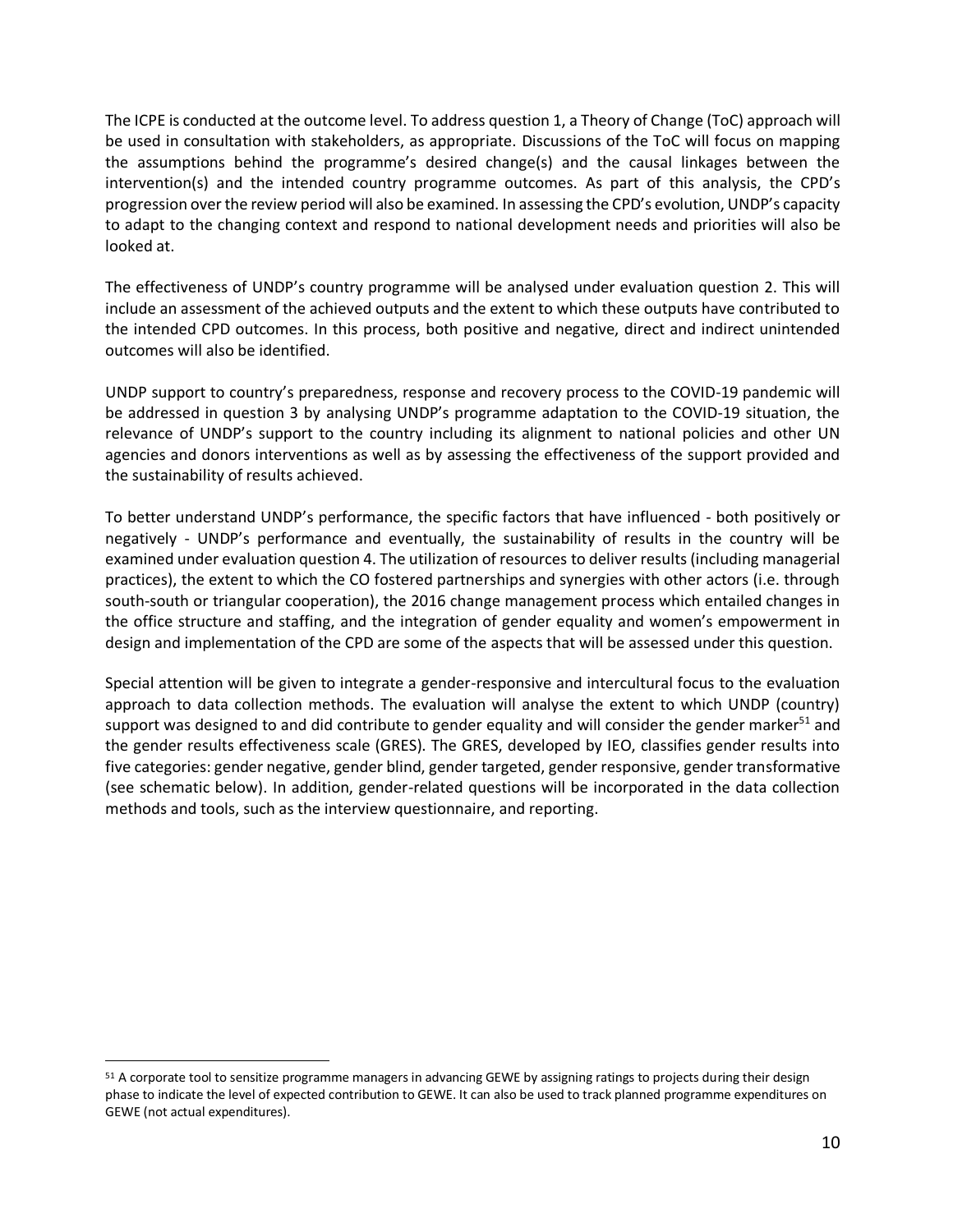

IEO will employ a rating system for all ICPEs starting in 2021. The rating system was first piloted in 2020 and is currently being refined. Details will be provided in due course prior to the implementation of the ICPE.

#### **6. DATA COLLECTION**

**Assessment of data collection constraints and existing data.** A preliminary assessment was carried out to identify the evaluable data available as well as potential data collection constraints and opportunities. The Evaluation Resource Center (ERC) information indicates that sixteen project/programme evaluations were conducted as part of the current programme cycle. Three outcome evaluations were cancelled.

With respect to indicators, the CPD Outcomes, UNDP Results-Oriented Annual Reports (ROAR) and the corporate planning system (CPS) associated with it provide indicators, baselines and their status of progress. To the extent possible, the ICPE will use these indicators and data, as well as other alternative indicators which may have been used by CO, to interpret the UNDP programme goals and to measure or assess progress toward the intended outcomes. However, the CPD indicators try to assess aspects of performance that are well-outside of UNDP's direct sphere of control, and for which the programme has limited influence. To mitigate these limitations, the evaluation will work with Theories of Change to try to estimate goals and map assumptions against the expected and achieved results. In addition, primary data collection will be restrained by the COVID-19 restrictions and the virtual nature of the consultation. In response to these constraints, the evaluation team will expand the number of interviews as well as recruit national expertise and/or consultants familiar with Peru context and challenges.

**Data collection methods.** The evaluation will use data from primary and secondary sources, including desk review of corporate and project documentation and surveys. A multi-stakeholder approach will be followed, and telephone/zoom interviews will include government representatives, civil-society organizations, private-sector representatives, UN agencies, multilateral organizations, bilateral donors, UNDP country office and RBLAC and beneficiaries of the programme. Efforts will be made to collect views from a diverse range of stakeholders on UNDP's performance. At the start of the evaluation, a stakeholder analysis will be conducted with the support of the CO to identify relevant UNDP partners to be consulted, as well as those who may not work with UNDP, but play a key role in the outcomes to which UNDP contributes. This stakeholder analysis will serve to identify key informants for interviews during the main data collection phase of the evaluation, and to examine any potential partnerships that could further improve UNDP's contribution to the country.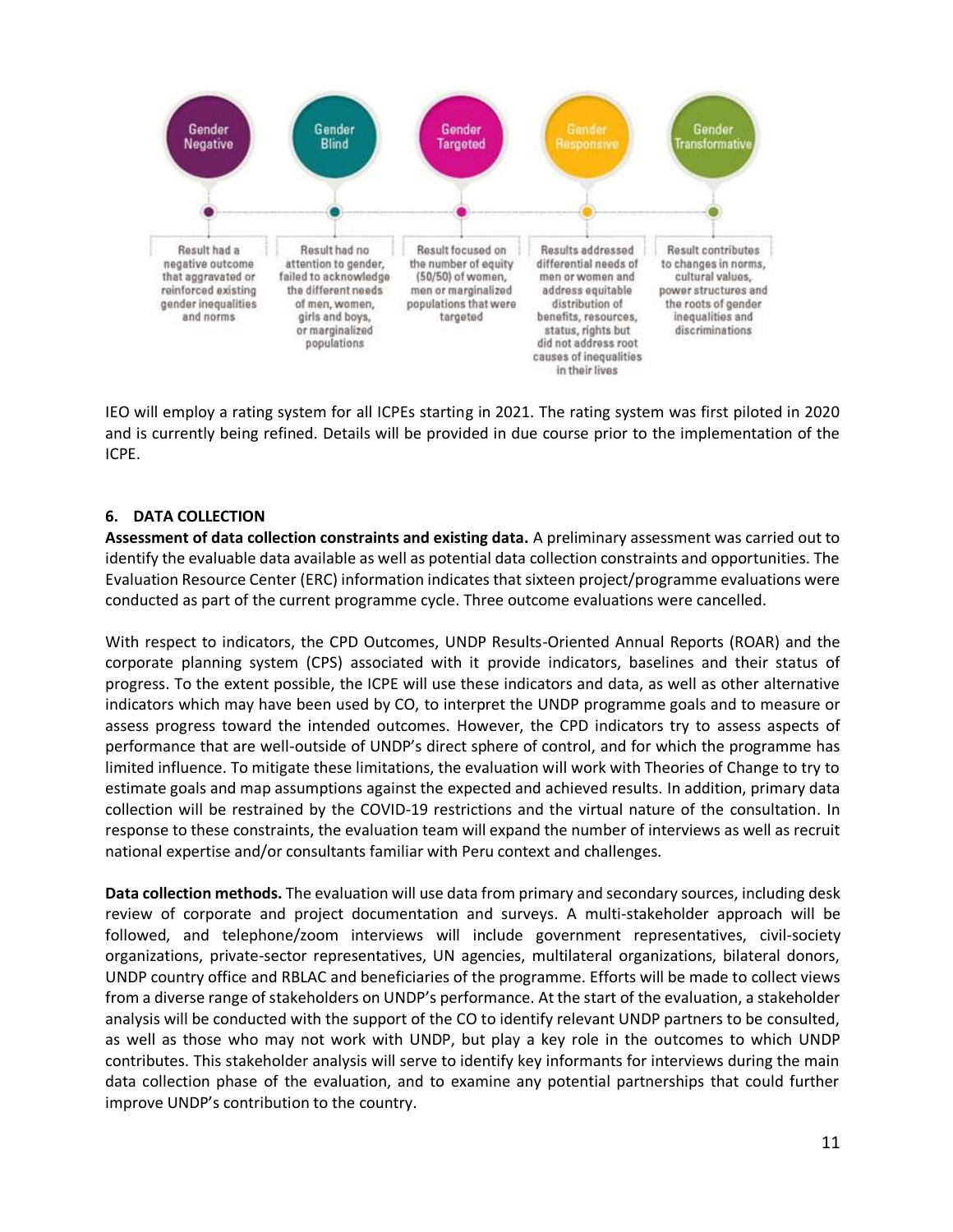The criteria for selecting projects will include:

- Programme coverage (projects covering various components, joint projects and cross-cutting areas);
- Financial expenditure (projects of all sizes, both large and smaller pilot projects);
- Geographic coverage (not only national level and urban-based ones, but also in the regions);
- Maturity (covering both completed and active projects);
- Programme cycle (coverage of projects/activities from the past and the current cycle);
- Degree of "success" (coverage of successful projects, projects where lessons can be learned, etc.).

The IEO and the Country Office will identify an initial list of background and programme-related documents and post it on an ICPE SharePoint website. Document reviews will include: background documents on the national context, documents prepared by international partners and other UN agencies during the period under review; programmatic documents such as workplans and frameworks; progress reports; monitoring self-assessments such as the yearly UNDP Results Oriented Annual Reports (ROARs); and evaluations conducted by the country office and partners, including quality assurance reports available. A pre-mission questionnaire will be administered and expected to be completed at least two weeks prior to the virtual data collection consultation.

All information and data collected from multiple sources and through various means will be triangulated to ensure its validity before the evaluation reaches conclusions and recommendations. An evaluation matrix will be used to guide how each of the questions will be addressed to organize the available evidence by key evaluation question. This will also facilitate the analysis process and will support the evaluation team in drawing well-substantiated conclusions and recommendations.

In line with UNDP's gender equality strategy, the ICPE will examine the level of gender mainstreaming across all the CO programmes and operations. Gender-related data will be collected by using corporately available sources (e.g. the Gender Marker) and programme/ project-based sources (e.g. through desk reviews of documents and interviews), where available, and assessed against its programme outcomes.

**Stakeholder involvement:** a participatory and transparent process will be followed to engage with multiple stakeholders at all stages of the evaluation process. During the initial phase, a stakeholder analysis will be conducted to identify all relevant UNDP partners, including those that may have not worked with UNDP but play a key role in the outcomes to which UNDP contributes. This stakeholder analysis will serve to identify key informants for interviews during the main data collection phase of the evaluation, and to examine any potential partnerships that could further improve UNDP's contribution to the country.

#### **7. MANAGEMENT ARRANGEMENTS**

**Independent Evaluation Office of UNDP:** The UNDP IEO will conduct the ICPE in consultation with the UNDP Peru country office, the Regional Bureau for Latin America and the Caribbean and the Government of Peru. The IEO Lead Evaluator will lead the evaluation and coordinate the evaluation team. The IEO will cover all costs directly related to the conduct of the ICPE.

**UNDP Country Office in Peru:** The Country Office (CO) will support the evaluation team to liaise with key partners and other stakeholders, make available to the team all necessary information regarding UNDP's programmes, projects and activities in the country, complete the pre-mission questionnaire and provide factual verifications of the draft report on a timely basis. The CO will provide support in kind (e.g. scheduling of interviews with project staff, stakeholders and beneficiaries). To ensure the anonymity of interviewees, the Country Office staff will not participate in the stakeholder interviews. The CO and IEO will jointly organize the final stakeholder debriefing, ensuring participation of key government counterparts, through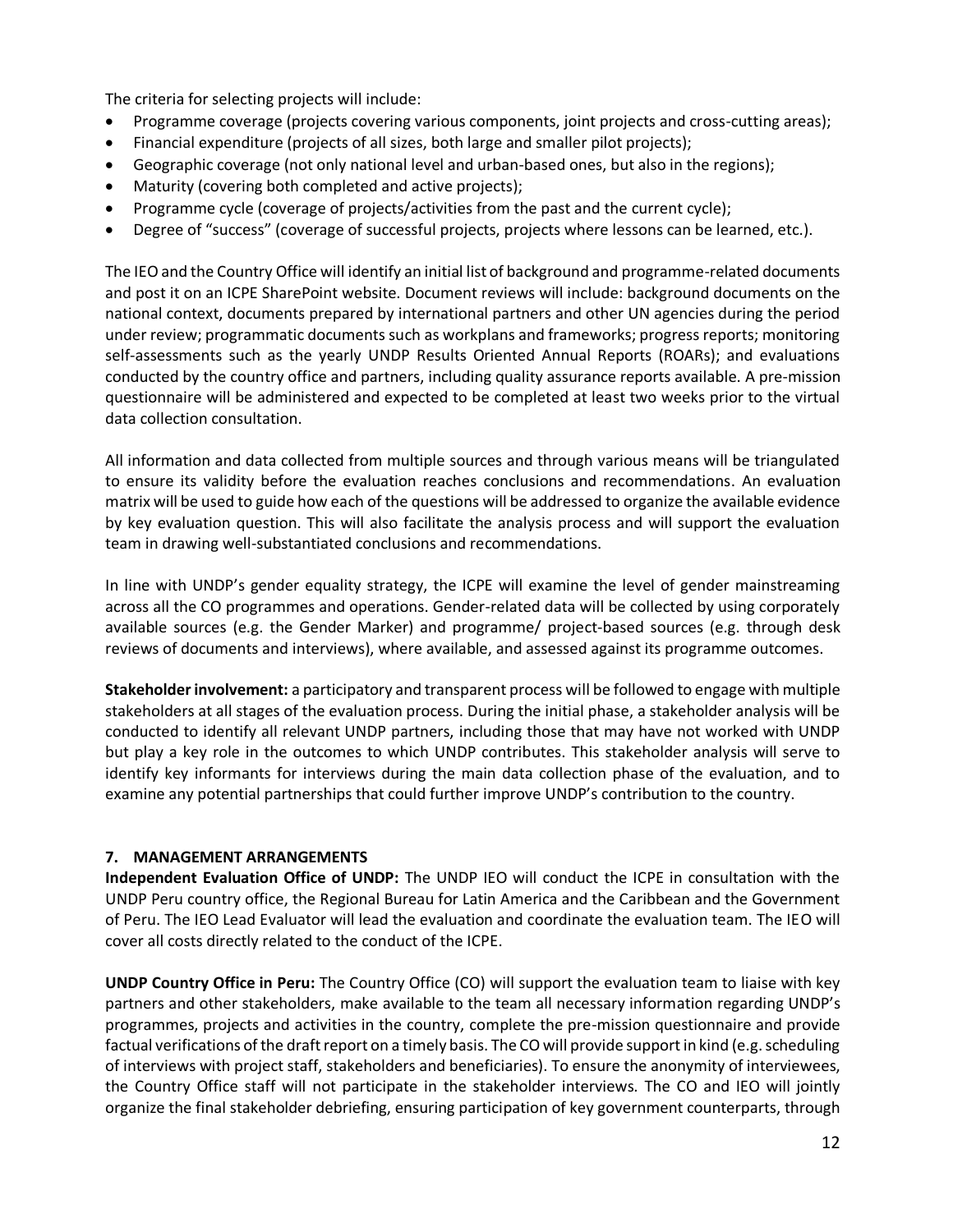a videoconference, where findings, conclusions and recommendations of the evaluation will be presented. Once a final draft report has been prepared, the CO will prepare a management response to the evaluation recommendations, in consultation with the RB. It will support the use and dissemination of the final ICPE report at the country level.

**UNDP Regional Bureau for Latin America and the Caribbean:** The UNDP Regional Bureau for Latin America and the Caribbean will support the evaluation through information sharing and will also participate in the final stakeholder debriefing. Once the evaluation has been completed, the Bureau is also responsible for monitoring the status and progress of the country office's implementation of the evaluation recommendations, as defined in its management response.

**Evaluation Team:** The IEO will constitute an evaluation team to undertake the ICPE. The IEO team will include the following members:

- Lead Evaluator (LE)*:* IEO staff member with overall responsibility for developing the evaluation design and terms of reference; managing the conduct of the ICPE, preparing/ finalizing the final report; and organizing the stakeholder debrief, as appropriate, with the Country Office.
- Associate Lead Evaluator (ALE): IEO staff member with the general responsibility to support the LE, in particular during the data collection and analysis, consultants management and the preparation of final report. Together with the LE, the ALE will help backstop the work of other team members.
- Research Associate (RA): IEO internal consultant in charge of supporting the LE in the preparation of terms of reference, background research, data collection and analysis and the final report.
- Consultants: two external consultants will be recruited to collect data and help to assess the outcome areas, paying attention to gender equality and women's empowerment. Under the guidance of the LE and the ALE, they will conduct preliminary desk review, develop a data collection plan, prepare outcome analysis papers, conduct data collection, prepare sections of the report, and contribute to reviewing the final ICPE report.

| Table 2: Data collection responsibilities (tentative) |                      |                        |  |
|-------------------------------------------------------|----------------------|------------------------|--|
| Area                                                  | Report               | <b>Data collection</b> |  |
| Outcome 1                                             | LE/ALE Consultant 1  | Consultant 1 + ALE     |  |
| Outcome 2                                             | LE/RA + Consultant 2 | Consultant 2 + RA      |  |
| Outcome 3                                             | LE + Consultant 2    | Consultant $2 + LE$    |  |
| Outcome 4                                             | LE + Consultant 2    | Consultant $2 + LE$    |  |
| Gender equality                                       | $LE + RA$            | All                    |  |
| Strategic positioning issues                          | $LE + ALE$           | $LE + ALE$             |  |
| Operations and management issues                      | $LE + ALE$           | $LE + ALE$             |  |

#### The roles of the different members of the evaluation team can be summarised in Table 2.

#### **8. EVALUATION PROCESS**

The evaluation will be conducted according to the approved IEO process as outlined in the *ADR Methodology Manual*. The following represents a summary of key elements of the process. Four major phases provide a framework for conducting the evaluation.

**Phase 1: Preparatory work.** Following the initial consultation with the country office, the IEO prepares the ToR and the evaluation design, including an overall evaluation matrix with specific evaluation questions. Once the TOR is approved, additional evaluation team members, comprising international development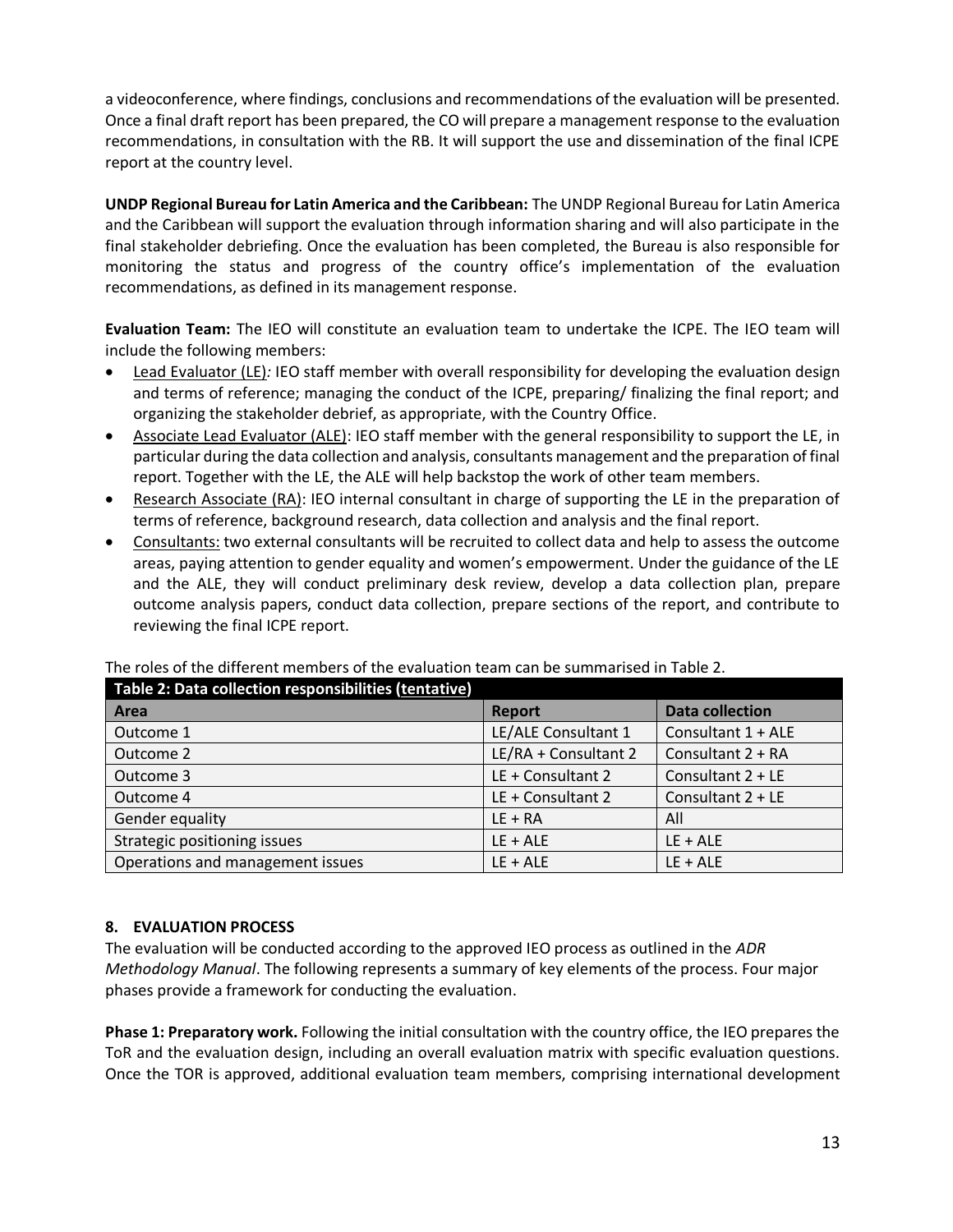professionals with relevant skills and expertise will be recruited. The IEO, with the support of the country office, collects all relevant data and documentation for the evaluation.

**Phase 2: Desk analysis**. Evaluation team members will conduct desk review of reference material and identify specific issues. Further in-depth data collection will be conducted, by administering a pre-mission questionnaire to the Country Office. Based on this, detailed questions, gaps and issues that require validation during the data collection phase will be identified.

**Phase 3: data collection.** The evaluation team will engage in data collection activities and start virtual consultations. The estimated duration of the mission will be 4-5 weeks. Data will be collected according to the approach outlined in Section 5 with responsibilities outlined in Section 7. At the end of the mission, the evaluation team may hold a debriefing presentation of the key preliminary findings at the Country Office. By the end of the mission, all additional data gaps and areas of further analysis should be identified for follow-up.

**Phase 4: Analysis, report writing, quality review and debrief.** Based on the analysis of data collected and triangulated, the LE will undertake a synthesis process to write the ICPE report. The first draft of the report will be subject to peer review by IEO and an external reviewer. It will then be circulated to the Country Office and the UNDP Regional Bureau for Latin America and the Caribbean for factual corrections. The second draft, which takes into account any factual corrections, will be shared with national stakeholders for further comments. Any necessary additional corrections will be made, and the UNDP Peru Country Office will prepare the management response to the ICPE, under the overall oversight of the Regional Bureau. The report will then be shared at a final debriefing (via videoconference) where the results of the evaluation are presented to key national stakeholders. Ways forward will be discussed with a view to creating greater ownership by national stakeholders in taking forward the recommendations and strengthening national accountability of UNDP. Considering the discussion at the stakeholder event, the final evaluation report will be produced.

**Phase 5: Publication and dissemination.** The ICPE report, including the management response, and evaluation brief will be widely distributed in hard and electronic versions. The evaluation report will be made available to UNDP Executive Board at the time of the approval of a new Country Programme Document. It will be distributed by the IEO within UNDP and to the evaluation units of other international organisations, evaluation societies/networks and research institutions in the region. The Peru Country Office will disseminate the report to stakeholders in the country. The report and the management response will be published on the UNDP website and the Evaluation Resource Centre (ERC). The Regional Bureau for Latin America and the Caribbean will be responsible for monitoring and overseeing the implementation of follow-up actions in the ERC.